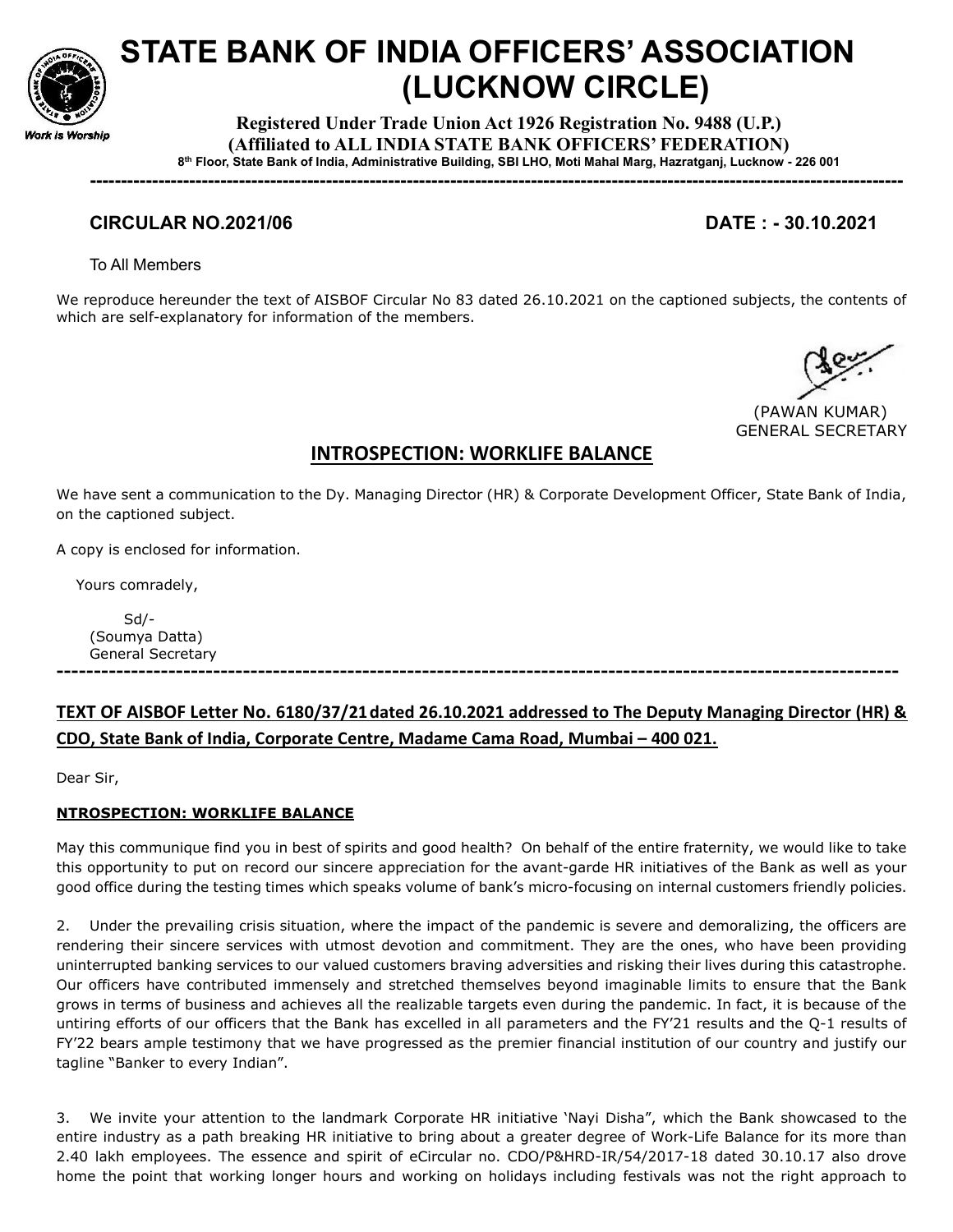achieve productivity. Au contraire, choosing a phase-wise ongoing employee engagement program to drive home the significance of being agile, inculcating the bank's values through employee engagement ought to be the prime focus.

04. The afore-mentioned circular also incorporated the following:

A good and healthy work environment, mutual respect and empathy in work place, good work-life balance etc., are essential to achieve a healthy and happy workforce.

Working longer hours or working on holidays should not be the mode of achieving productivity. Employees should also have adequate time to devote to their personal and family needs to remain healthy.

Calling officers for doing routine work on Sundays or holidays should be avoided by better planning of work during the workweek.

A healthy and fit workforce will make a healthy and successful organization. All of us have a responsibility to keep this organization healthy and successful.

05. Four years down the line, we are constrained to take an overview of the prevailing ground realities and ask ourselves whether the bank is still committed to the directions laid down in the above mentioned circular. Working hours for our officers are extending to 10-12 hours on any average day and there is no sanctity to the private and personal time after the 'duty hours' as WhatsApp directives are coming in at midnight and in the wee hours of the morning in complete violation of largely propagated directions relating to official sunset of WhatsApp. While weekends are ideal hotspots for conducting P Reviews, Pre LCPC reconciliation, Account opening Camps, Teams meet, officers are expected to shoulder unrealistic budgetary targets with limited resources failing which routine public reprimanding, and mean harassment tactics like withdrawing of staff, denial of legitimate rights, humiliating, targeting, abusing etc. have become the norm of the day. We are pained to point out that there is an all-pervading atmosphere of fear and misery across the bandwidth of Branches /RBO's /Administrative offices with our officers mostly resigned to severe stress and minimal personal time.

 06. Sir, it is imperative to introspect on the advisory contained in the eCircular under reference and its deep-rooted impact on the HR of our esteemed organisation. The encroachment on personal/family time is resulting in a conflict between personal and work commitments. There is wide-scale angst and frustration among the officers causing demotivation. Today almost 60% of the officers are the youth who look for a good salary, perquisites, healthy work environment and quality of life. The very fact that over 80% of eligible Assistants are shunning away from career progression across the country also unveils the fact that there is serious flaw in our HR approach as the eligible candidates are witnessing the plight of officers from very close proximity. Without ensuring work life balance, it will be impossible to retain good talent and a satisfied work force. Sir, we need to take a stock of happiness index of our officers and if a dynamic model of the Happiness Index can be implemented it would definitely reflect the present mindset of our officers.

07. While the Bank has devised guidelines for calling of officers on Sundays/ Holidays restricting the number of days in a month or in a quarter for not more than 4 or 8 days respectively and imposing an authority for approval by not below the rank of DGM. But in reality, the HRMS portal for requisitioning officers is yet to be implemented and protocol is being flagrantly diluted. The officers are being summoned to work by the regional offices telephonically or through WhatsApp messages without prior approval of concerned DGM for working on Sundays/ Holidays. It would not be out of place to point out that opening of branches without the permission/instruction of Competent Authority is also a serious security lapse.

08. Sir, it is also pertinent to mention that in terms of extant norms contained in HR Handbook Vol.-1 and Corporate Centre Circular No. CDP/PM/06/CIR/29 dt.11.09.2000, Bank officers who are summoned to work on Sunday/Holiday are also eligible to avail compensatory off during the week following the Sunday/ Holiday on which they were required to work. But the controllers are reluctant to grant compensatory off to the officers who are summoned to work on Sunday/ Holiday. Any amount of reimbursement of incidental expenditure cannot be in lieu of a legitimate compensatory off.

09. Recently, it has come to light that P-Review meeting after office hours are being convened by few controllers in many Circles which continues till late night even after 11:00 pm where the Branch Managers including lady officers are compelled to attend from different branches of the region after completion of day's work. These controllers do not bother about safety and discomfort of the officers as well as the covid protocols in place. They are so focused on targets, personal goals, incentives or the rat race for being number one that they behave in an inhumane manner, ignoring the genuine requirements and oblivious to the sufferings of juniors. The comparative charts and instructions on WhatsApp from controllers and executives of joint ventures is putting avoidable unsustainable workload and mental pressure on officers.

10. We have reports of webinars being conducted on Sundays/ Holidays, which infringes the fundamental personal liberty of not only of officers but also of their families. We are witnessing serious disturbance in social and family life of our officers. The need of the hour is to actively discourage the culture of sitting late barring exigencies. This culture fosters a misconception of productivity, creates false impressions of duties discharged, not to mention, is acutely discriminatory and judgmental towards our lady officers who have to devote their limited time towards their equally critical obligations